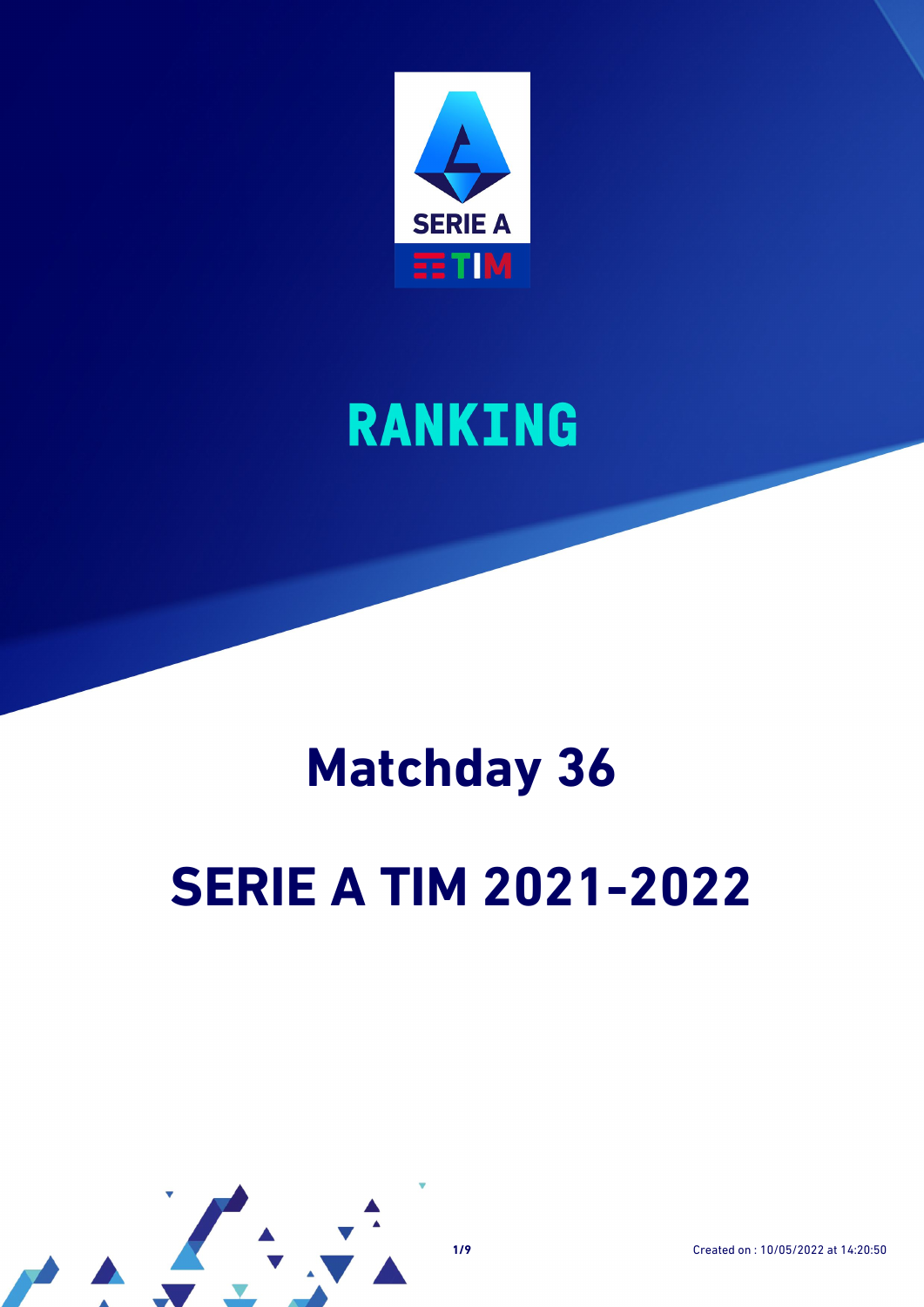### **RANKING**

| <b>SERIE A</b> |  |
|----------------|--|
|                |  |

|                 |                                                 | <b>TEAMS RANKING - TOP DISTANCE COVERED</b>    |                        |
|-----------------|-------------------------------------------------|------------------------------------------------|------------------------|
| $\mathbf{1}$    | 粵                                               | <b>GENOA</b>                                   | 116.195                |
| $\overline{2}$  | ð                                               | <b>LAZIO</b>                                   | 115.261                |
| 3               | 中                                               | <b>EMPOLI</b>                                  | 111.877                |
| 4               |                                                 | <b>ROMA</b>                                    | 111.683                |
| 5               | ♦                                               | <b>FIORENTINA</b>                              | 111.005                |
| 6               | W                                               | <b>INTER</b>                                   | 111.004                |
| $\overline{7}$  | <b>Ap</b>                                       | <b>HELLAS VERONA</b>                           | 109.965                |
| $\bf 8$         | $\textcolor{red}{\textcolor{blue}{\textbf{0}}}$ | <b>MILAN</b>                                   | 109.701                |
| 9               | IJ                                              | <b>JUVENTUS</b>                                | 109.291                |
| 10              |                                                 | <b>SAMPDORIA</b>                               | 109.045                |
| 11              | $\sum_{mn}$                                     | <b>SALERNITANA</b>                             | 108.33                 |
| 12              | \$                                              | <b>CAGLIARI</b>                                | 108.201                |
| 13              | C                                               | <b>ATALANTA</b>                                | 105.054                |
| 14              | $\circledcirc$                                  | <b>SPEZIA</b>                                  | 102.169                |
| 15              | $\bigcirc$                                      | <b>NAPOLI</b>                                  | 101.65                 |
| 16              | <b>TORING</b>                                   | <b>TORINO</b>                                  | 100.734                |
| 17              | $\circ$                                         | <b>UDINESE</b>                                 | 100.366                |
| 18              | $\circledcirc$                                  | <b>VENEZIA</b>                                 | 99.296                 |
| 19              |                                                 | <b>SASSUOLO</b>                                | 98.916                 |
| 20              | $\mathbf \theta$                                | <b>BOLOGNA</b>                                 | 96.838                 |
|                 |                                                 |                                                |                        |
|                 |                                                 | <b>TEAMS RANKING</b><br>- TOP PASSES COMPLETED |                        |
| $\mathbf{1}$    | <b>OLD</b>                                      | <b>INTER</b>                                   | 90% (517)              |
| $\overline{2}$  | ð                                               | <b>LAZIO</b>                                   | 89% (663)              |
| $\mathbf{3}$    | 鄮                                               | <b>SASSUOLO</b>                                | 88% (466)              |
| 4               | C                                               | <b>ATALANTA</b>                                | 86% (472)              |
| 4               | ♦                                               | <b>FIORENTINA</b>                              | 86% (454)              |
| 6               | $\bigcirc$                                      | <b>NAPOLI</b>                                  | 84% (391)              |
| 7 <sup>7</sup>  | 6                                               | <b>BOLOGNA</b>                                 | 83% (382)              |
| 7 <sup>1</sup>  | $\frac{1}{2}$                                   | <b>ROMA</b>                                    | 83% (366)              |
| 7 <sup>7</sup>  | $\bigcirc$                                      | <b>UDINESE</b>                                 | 83% (298)              |
| 10              | $\bullet$                                       | <b>SAMPDORIA</b>                               | 82% (374)              |
| 11              | IJ                                              | <b>JUVENTUS</b>                                | 81% (409)              |
| 11              | 零                                               | <b>GENOA</b>                                   | 81% (336)              |
| 13              | \$                                              | <b>CAGLIARI</b>                                | 80% (293)              |
| 13              | TORING                                          | <b>TORINO</b>                                  | 80% (273)              |
| 15              | $\textcolor{red}{\textcolor{blue}{\textbf{0}}}$ | <b>MILAN</b>                                   | 79% (321)              |
| 15              | Ç                                               | <b>EMPOLI</b>                                  | 79% (257)              |
| 17 <sup>2</sup> | NA                                              | <b>HELLAS VERONA</b>                           | 78% (277)              |
| 17              | $\left  \frac{1}{2} \right $                    | <b>SALERNITANA</b>                             | 78% (273)              |
| 19<br>$20\,$    | $\circledcirc$<br>$\circledcirc$                | <b>VENEZIA</b><br><b>SPEZIA</b>                | 77% (228)<br>70% (207) |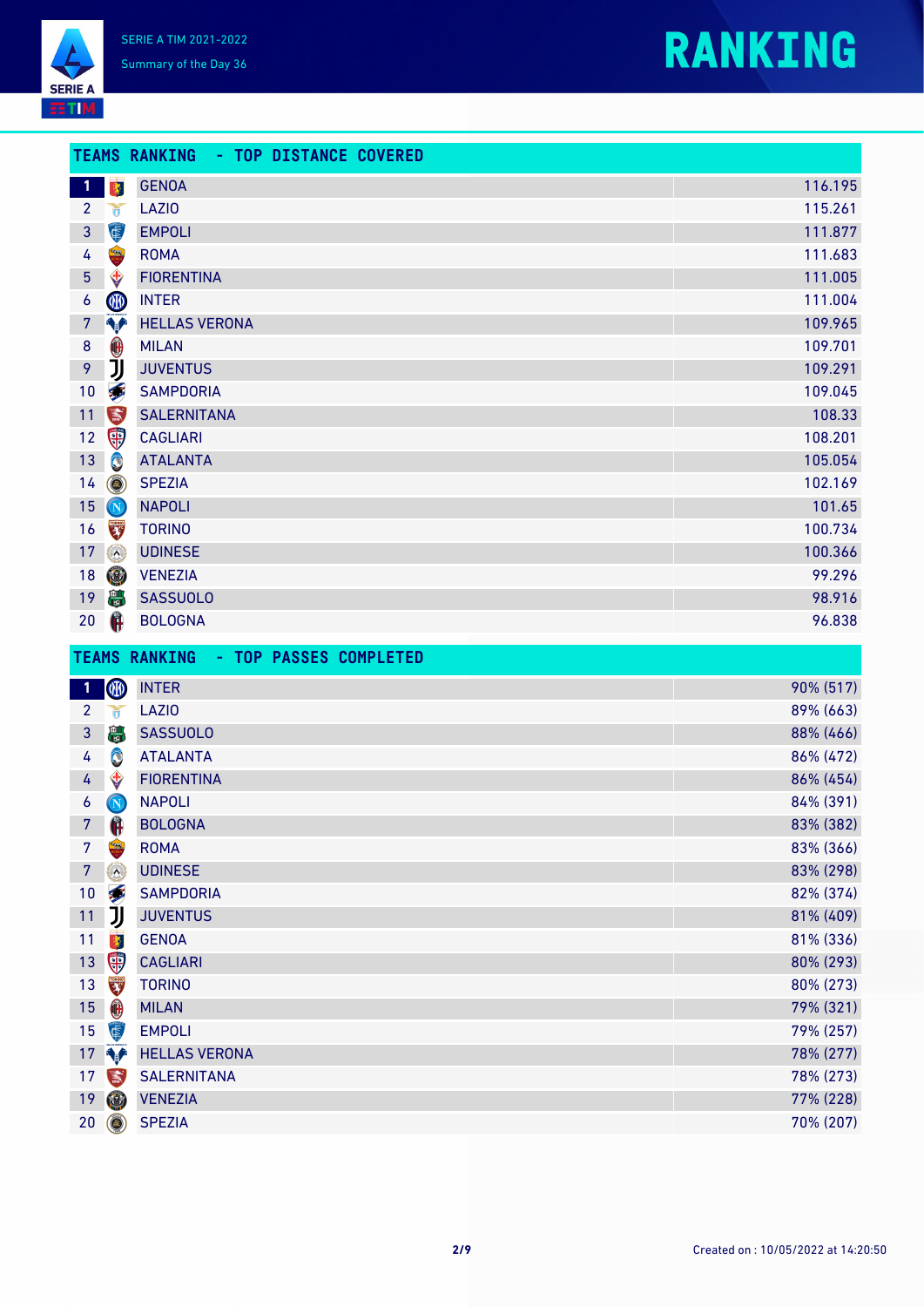



I

|                 |                                                 | <b>TEAMS RANKING - TOP KEY PASSES</b> |                |
|-----------------|-------------------------------------------------|---------------------------------------|----------------|
| 1               | OIO                                             | <b>INTER</b>                          | 29             |
| $2^{\circ}$     | 零                                               | <b>GENOA</b>                          | 15             |
| 3 <sup>1</sup>  | 6                                               | <b>BOLOGNA</b>                        | 14             |
| 3               | Ŏ                                               | <b>LAZIO</b>                          | 14             |
| 5 <sub>5</sub>  | $\textcolor{red}{\textcolor{blue}{\textbf{0}}}$ | <b>MILAN</b>                          | 12             |
| $5\phantom{.0}$ | 高                                               | <b>SASSUOLO</b>                       | 12             |
| $7\phantom{.}$  | $\circledcirc$                                  | <b>UDINESE</b>                        | 11             |
| $\bf 8$         | C                                               | <b>ATALANTA</b>                       | 10             |
| 8               | IJ                                              | <b>JUVENTUS</b>                       | 10             |
| $\bf 8$         | O                                               | <b>VENEZIA</b>                        | 10             |
| 11              | <b>Agri</b>                                     | <b>HELLAS VERONA</b>                  | 8              |
| 11              | $\bigcirc$                                      | <b>NAPOLI</b>                         | 8              |
| 11              |                                                 | <b>SALERNITANA</b>                    | 8              |
| 14              | 零                                               | <b>CAGLIARI</b>                       | 7              |
| 14              | ♦                                               | <b>FIORENTINA</b>                     | 7              |
| 14              |                                                 | <b>SAMPDORIA</b>                      | 7              |
| 14              | TORINO                                          | <b>TORINO</b>                         | 7              |
| 18              |                                                 | <b>ROMA</b>                           | 5              |
| 19              | $\circledcirc$                                  | <b>SPEZIA</b>                         | $\overline{a}$ |

|                  | 20                                              | <b>EMPOLI</b>                                 | 1              |
|------------------|-------------------------------------------------|-----------------------------------------------|----------------|
|                  |                                                 | - TOP SCORING CHANCES<br><b>TEAMS RANKING</b> |                |
| $\vert$ 1        | OIO                                             | <b>INTER</b>                                  | 31             |
| 2 <sup>1</sup>   | $\bigoplus$                                     | <b>BOLOGNA</b>                                | 16             |
| $\overline{2}$   | 零                                               | <b>GENOA</b>                                  | 16             |
| 2                | Ŏ                                               | <b>LAZIO</b>                                  | 16             |
| 5 <sup>5</sup>   | $\textcolor{red}{\textcolor{blue}{\textbf{0}}}$ | <b>MILAN</b>                                  | 15             |
| $\boldsymbol{6}$ | C                                               | <b>ATALANTA</b>                               | 13             |
| $\boldsymbol{6}$ | 剛                                               | <b>SASSUOLO</b>                               | 13             |
| $\bf 8$          | IJ                                              | <b>JUVENTUS</b>                               | 11             |
| $8\phantom{1}$   | $\circledcirc$                                  | <b>UDINESE</b>                                | 11             |
| $\boldsymbol{8}$ | $\circledS$                                     | <b>VENEZIA</b>                                | 11             |
| 11               | <b>Ap</b>                                       | <b>HELLAS VERONA</b>                          | 9              |
| 12               | 鄂                                               | <b>CAGLIARI</b>                               | 8              |
| 12               | ♦                                               | <b>FIORENTINA</b>                             | 8              |
| 12               | $\bigcirc$                                      | <b>NAPOLI</b>                                 | 8              |
| 12               |                                                 | <b>SALERNITANA</b>                            | 8              |
| 16               |                                                 | <b>SAMPDORIA</b>                              | $\overline{7}$ |
| 16               |                                                 | <b>TORINO</b>                                 | 7              |
| 18               |                                                 | <b>ROMA</b>                                   | 5              |
| 19               | (6)                                             | <b>EMPOLI</b>                                 | 3              |
| 19               | $\circledcirc$                                  | <b>SPEZIA</b>                                 | 3              |
|                  |                                                 |                                               |                |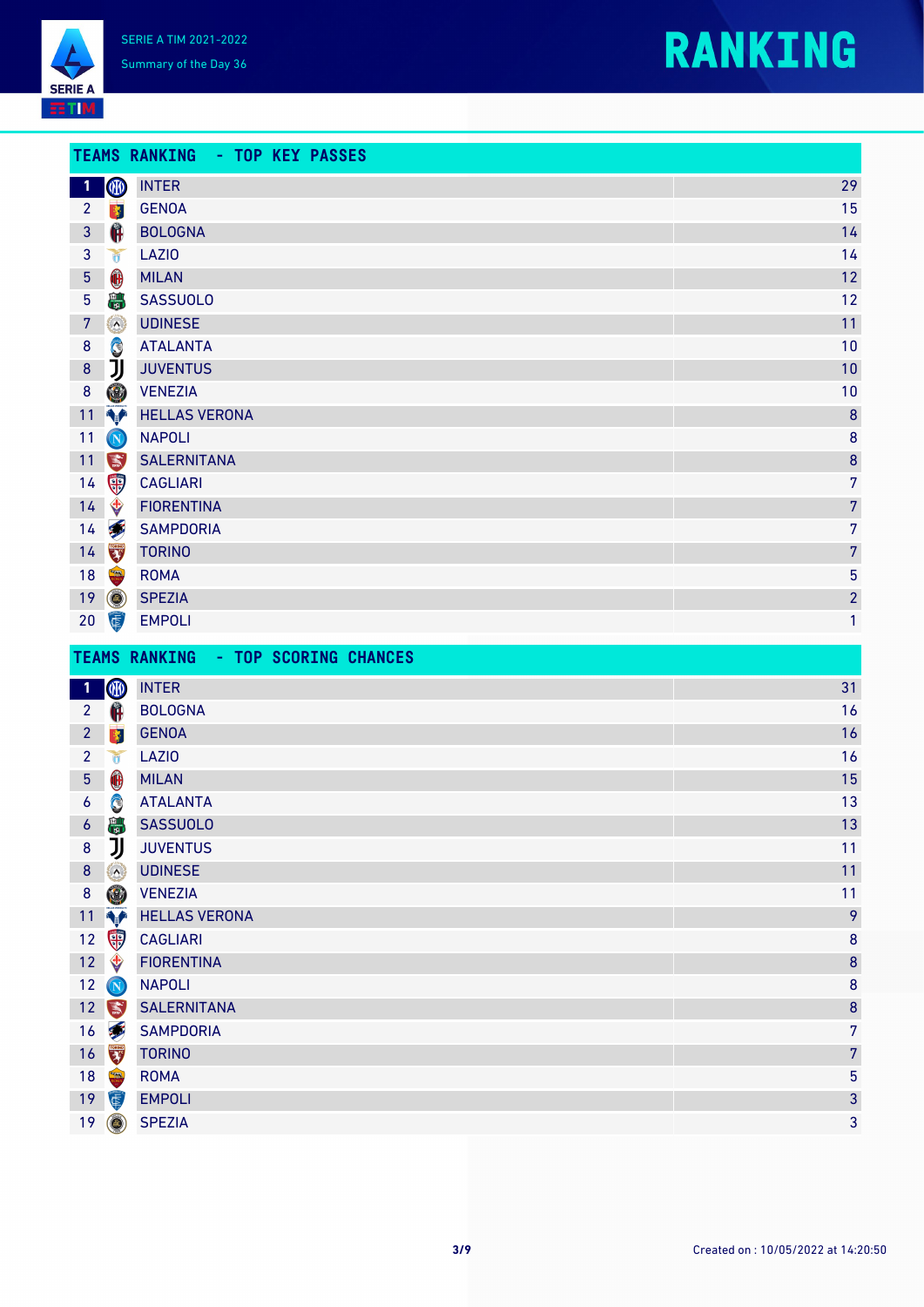



|                |                                                 | TEAMS RANKING - TOP DRIBBLING |                  |
|----------------|-------------------------------------------------|-------------------------------|------------------|
| $\mathbf{1}$   | $\mathbf{r}$                                    | <b>LAZIO</b>                  | 17               |
| 2 <sup>2</sup> | 高                                               | <b>SASSUOLO</b>               | 16               |
| 3 <sup>1</sup> | ♦                                               | <b>FIORENTINA</b>             | 13               |
| $\overline{4}$ | OIO                                             | <b>INTER</b>                  | 12               |
| 5 <sub>5</sub> | IJ                                              | <b>JUVENTUS</b>               | 10               |
| 6              | 0                                               | <b>BOLOGNA</b>                | 9                |
| $\overline{7}$ | $\sum_{n=1}^{\infty}$                           | <b>SALERNITANA</b>            | 8                |
| 8              | 零                                               | <b>GENOA</b>                  | $\overline{7}$   |
| $\bf 8$        |                                                 | <b>ROMA</b>                   | $\overline{7}$   |
| $\bf 8$        | $\clubsuit$                                     | <b>SAMPDORIA</b>              | $\overline{7}$   |
| $\bf 8$        | TORINO<br>Capache<br>Capache                    | <b>TORINO</b>                 | $\overline{7}$   |
| 8              | $\Omega$                                        | <b>UDINESE</b>                | $\overline{7}$   |
| 13             | $\textcolor{red}{\textcolor{blue}{\textbf{0}}}$ | <b>MILAN</b>                  | $\boldsymbol{6}$ |
| 13             | $\bigcirc$                                      | <b>NAPOLI</b>                 | 6                |
| 13             | $\circledcirc$                                  | <b>VENEZIA</b>                | $\boldsymbol{6}$ |
| 16             | S                                               | <b>ATALANTA</b>               | 5                |
| 17             | $\circledast$                                   | <b>CAGLIARI</b>               | 4                |
| 17             | (章)                                             | <b>EMPOLI</b>                 | 4                |
|                | 17 1                                            | <b>HELLAS VERONA</b>          | 4                |
|                | $17$ $\circledcirc$                             | <b>SPEZIA</b>                 | 4                |
|                |                                                 |                               |                  |

|                     |                                                                                                                                                                                                                                                                                                                                                                                                                                                   | - TOP ATTEMPTS<br><b>TEAMS RANKING</b> |                |
|---------------------|---------------------------------------------------------------------------------------------------------------------------------------------------------------------------------------------------------------------------------------------------------------------------------------------------------------------------------------------------------------------------------------------------------------------------------------------------|----------------------------------------|----------------|
| $\mathbf{1}$        | OLO                                                                                                                                                                                                                                                                                                                                                                                                                                               | <b>INTER</b>                           | 37             |
| 2 <sup>2</sup>      | 6                                                                                                                                                                                                                                                                                                                                                                                                                                                 | <b>BOLOGNA</b>                         | 23             |
| 3                   | 零                                                                                                                                                                                                                                                                                                                                                                                                                                                 | <b>GENOA</b>                           | 18             |
| $\mathbf{3}$        | $\textcolor{red}{\textcolor{blue}{\textbf{0}}}$                                                                                                                                                                                                                                                                                                                                                                                                   | <b>MILAN</b>                           | 18             |
| $\mathbf{3}$        | 0                                                                                                                                                                                                                                                                                                                                                                                                                                                 | <b>VENEZIA</b>                         | 18             |
| 6                   | C                                                                                                                                                                                                                                                                                                                                                                                                                                                 | <b>ATALANTA</b>                        | 17             |
| $\overline{7}$      | ð                                                                                                                                                                                                                                                                                                                                                                                                                                                 | <b>LAZIO</b>                           | 16             |
| $\bf 8$             | 簡                                                                                                                                                                                                                                                                                                                                                                                                                                                 | <b>SASSUOLO</b>                        | 15             |
| 9                   | $\begin{tabular}{ c c } \hline \hline \multicolumn{1}{ c }{\hspace{-1.5ex}\textbf{1}}\\ \hline \multicolumn{1}{ c }{\hspace{-1.5ex}\textbf{1}}\\ \hline \multicolumn{1}{ c }{\hspace{-1.5ex}\textbf{1}}\\ \hline \multicolumn{1}{ c }{\hspace{-1.5ex}\textbf{1}}\\ \hline \multicolumn{1}{ c }{\hspace{-1.5ex}\textbf{1}}\\ \hline \multicolumn{1}{ c }{\hspace{-1.5ex}\textbf{1}}\\ \hline \multicolumn{1}{ c }{\hspace{-1.5ex}\textbf{1}}\\ \h$ | <b>SALERNITANA</b>                     | 13             |
| 9                   | $\Omega$                                                                                                                                                                                                                                                                                                                                                                                                                                          | <b>UDINESE</b>                         | 13             |
| 11                  | ♦                                                                                                                                                                                                                                                                                                                                                                                                                                                 | <b>FIORENTINA</b>                      | 12             |
| 11                  | IJ                                                                                                                                                                                                                                                                                                                                                                                                                                                | <b>JUVENTUS</b>                        | 12             |
| 13 <sup>°</sup>     | $\bigcirc$                                                                                                                                                                                                                                                                                                                                                                                                                                        | <b>NAPOLI</b>                          | 11             |
|                     | 14                                                                                                                                                                                                                                                                                                                                                                                                                                                | <b>HELLAS VERONA</b>                   | 10             |
| 14                  | <b>TORINO</b>                                                                                                                                                                                                                                                                                                                                                                                                                                     | <b>TORINO</b>                          | 10             |
| 16                  | \$                                                                                                                                                                                                                                                                                                                                                                                                                                                | <b>CAGLIARI</b>                        | 9              |
| 16                  |                                                                                                                                                                                                                                                                                                                                                                                                                                                   | <b>SAMPDORIA</b>                       | 9              |
| 18                  |                                                                                                                                                                                                                                                                                                                                                                                                                                                   | <b>ROMA</b>                            | $\overline{7}$ |
| $19$ $\circledcirc$ |                                                                                                                                                                                                                                                                                                                                                                                                                                                   | <b>SPEZIA</b>                          | $\overline{5}$ |
| 20 <sub>2</sub>     | $\left( \frac{1}{2} \right)$                                                                                                                                                                                                                                                                                                                                                                                                                      | <b>EMPOLI</b>                          | 4              |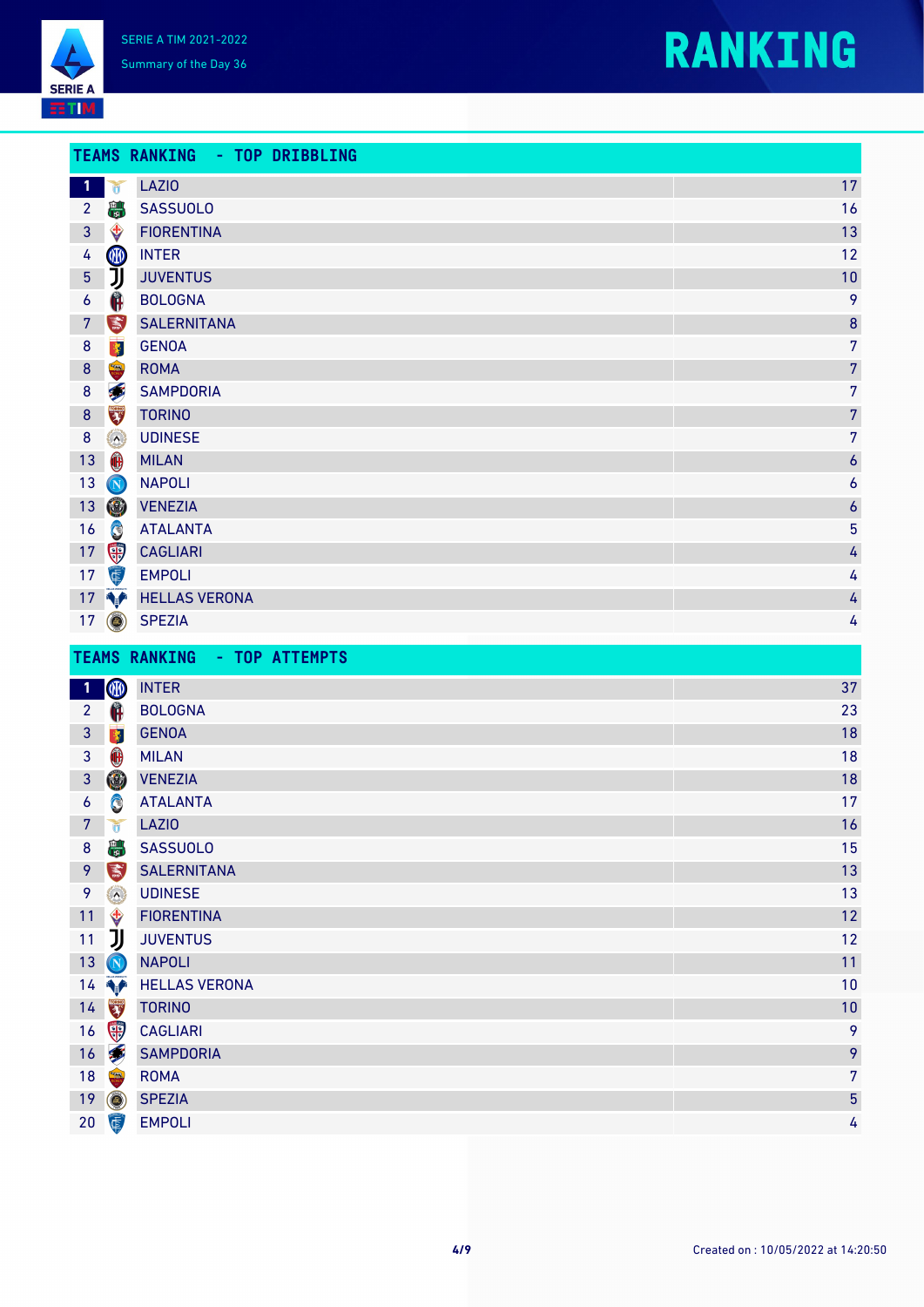



#### **TEAMS RANKING - TOP BALL POSSESSION**

| $\blacksquare$  | $\mathcal{L}$  | <b>LAZIO</b>         | 36'31 |
|-----------------|----------------|----------------------|-------|
| $\overline{2}$  | C              | <b>ATALANTA</b>      | 35'49 |
| $\mathbf{3}$    | ♦              | <b>FIORENTINA</b>    | 33'18 |
| 4               | W              | <b>INTER</b>         | 31'37 |
| 5               | $\bigcirc$     | <b>NAPOLI</b>        | 27'17 |
| $\overline{5}$  | 高              | <b>SASSUOLO</b>      | 27'17 |
| 7               |                | <b>ROMA</b>          | 27'16 |
| $\bf 8$         | 6              | <b>BOLOGNA</b>       | 27'03 |
| 9               | リ              | <b>JUVENTUS</b>      | 25'49 |
| $10\,$          | $\bigcirc$     | <b>MILAN</b>         | 24'46 |
| 11              | \$             | <b>CAGLIARI</b>      | 22'55 |
| 12              |                | <b>SAMPDORIA</b>     | 22'24 |
| 13              |                | <b>SALERNITANA</b>   | 21'59 |
| 14              | 零              | <b>GENOA</b>         | 21'57 |
| 15 <sub>1</sub> | <b>NA</b>      | <b>HELLAS VERONA</b> | 21'56 |
| 16              | TORINO         | <b>TORINO</b>        | 20'33 |
| 17              | $\circledcirc$ | <b>SPEZIA</b>        | 19'16 |
| 18              |                | <b>UDINESE</b>       | 18'59 |
| 19              | O              | <b>VENEZIA</b>       | 18'00 |
| 20              | 使              | <b>EMPOLI</b>        | 17'48 |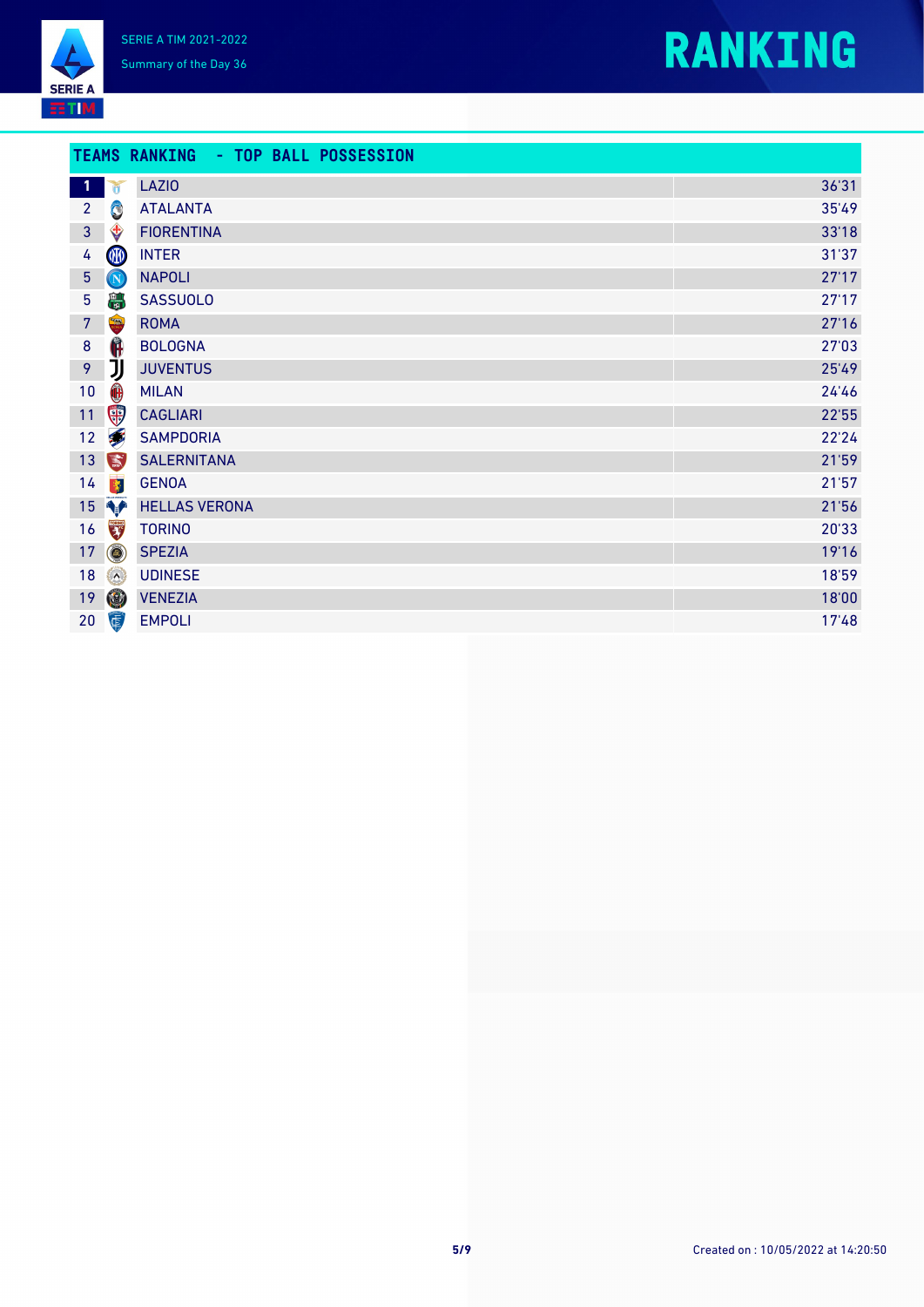**SERIE A** EETIM.



|                 | <b>TOP DISTANCE COVERED</b> |                                                 |                  |                |
|-----------------|-----------------------------|-------------------------------------------------|------------------|----------------|
| $\mathbf{1}$    | <b>KRISTJAN ASLLANI</b>     | (E)                                             | Centrocampista   | 12.946         |
| $\overline{2}$  | SERGEJ MILINKOVIC-SAVIC     | ð                                               | Centrocampista   | 12.866         |
| 3               | <b>FILIPPO BANDINELLI</b>   | 停                                               | Centrocampista   | 12.795         |
| 4               | MARCELO BROZOVIC            | OIO                                             | Centrocampista   | 12.541         |
| 5               | <b>ALBERTO GRASSI</b>       | Q                                               | Centrocampista   | 12.266         |
| 6               | <b>BRYAN CRISTANTE</b>      | E                                               | Centrocampista   | 12.203         |
| 7               | <b>SOFYAN AMRABAT</b>       | ♦                                               | Centrocampista   | 11.927         |
| 8               | NICOLO' BARELLA             | OIO                                             | Centrocampista   | 11.787         |
| 9               | <b>JORDAN VERETOUT</b>      | <b>STARK</b>                                    | Centrocampista   | 11.759         |
| 10              | <b>MILAN BADELJ</b>         | 零                                               | Centrocampista   | 11.743         |
| T <sub>OP</sub> | <b>SPRINTER [KM/H]</b>      |                                                 |                  |                |
| -1              | <b>DENZEL DUMFRIES</b>      | OIO                                             | Centrocampista   | 33.98          |
| $\overline{2}$  | <b>ADRIEN RABIOT</b>        | IJ                                              | Centrocampista   | 33.93          |
| 3               | <b>NADIR ZORTEA</b>         | <b>EXI</b>                                      | <b>Difensore</b> | 33.57          |
| 4               | <b>VICTOR OSIMHEN</b>       | $\left( \mathbf{N}\right)$                      | Attaccante       | 33.56          |
| 5               | <b>KEVIN AGUDELO</b>        | ۱                                               | Attaccante       | 33.5           |
| 6               | <b>JONATHAN IKONE</b>       | ♦                                               | Centrocampista   | 33.33          |
| 7               | <b>DAVIDE FRATTESI</b>      | 高                                               | Centrocampista   | 33.31          |
| 8               | <b>ANDREA PINAMONTI</b>     | Ç                                               | Attaccante       | 33.26          |
| 9               | <b>MARKO ROG</b>            | \$                                              | Centrocampista   | 33.25          |
| 10              | <b>HIRVING LOZANO</b>       | $\left( \mathbf{N}\right)$                      | Attaccante       | 33.19          |
|                 | TOP ASSISTS                 |                                                 |                  |                |
| 1               | <b>RAFAEL LEAO</b>          | $\textcolor{red}{\textcolor{blue}{\textbf{0}}}$ | Attaccante       | $\overline{a}$ |
| $\overline{2}$  | <b>NIKI MAENPAA</b>         | O)                                              | Portiere         | 1              |
| 2               | <b>DANIELE BASELLI</b>      | \$                                              | Centrocampista   | 1              |
| $\overline{2}$  | <b>NADIEM AMIRI</b>         | 粵                                               | Centrocampista   | 1              |
| $\overline{2}$  | DARKO LAZOVIC               | ₠₽                                              | Centrocampista   | 1              |
| 2               | <b>EDIN DZEKO</b>           | OIO                                             | Attaccante       | 1              |
| 2               | <b>LUIS MURIEL</b>          | G                                               | Attaccante       |                |
| 2               | <b>LUIS ALBERTO</b>         | ň                                               | Attaccante       | 1              |
| 2               | <b>GIACOMO RASPADORI</b>    | 刪                                               | Attaccante       | 1              |
| 2               | <b>RUSLAN MALINOVSKYI</b>   | C                                               | Centrocampista   | 1              |
| 2               | <b>MOISE KEAN</b>           | IJ                                              | Attaccante       | 1              |
| TOP             | <b>POSTS</b>                |                                                 |                  |                |
| -1              | <b>EDIN DZEKO</b>           | OIO                                             | Attaccante       | 1              |
| 1               | PAULO DYBALA                | IJ                                              | Attaccante       | 1              |
| Ø               | <b>JEREMIE BOGA</b>         | C                                               | Attaccante       | 1              |
| 1               | <b>SIMONE BASTONI</b>       | ۱                                               | <b>Difensore</b> | 1              |
| $\mathbf{1}$    | <b>FABIO QUAGLIARELLA</b>   | 多                                               | Attaccante       | 1              |
|                 | <b>ALBERTO GRASSI</b>       | 第                                               | Centrocampista   | 1              |
|                 |                             |                                                 |                  |                |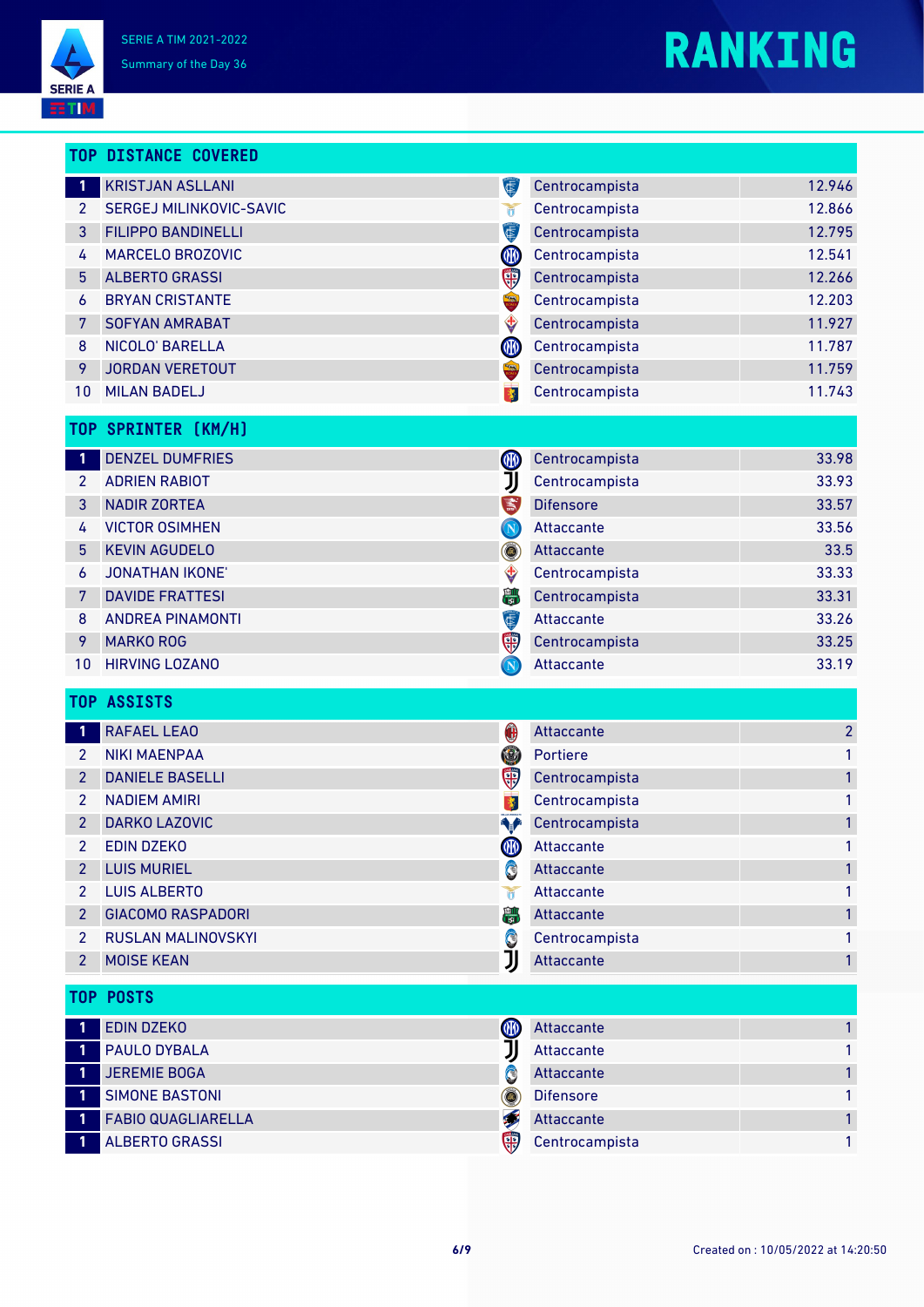**SERIE A EETIM** 

# **RANKING**

|                | <b>TOP ATTEMPTS</b>        |                 |                  |                |
|----------------|----------------------------|-----------------|------------------|----------------|
| $\blacksquare$ | <b>LAUTARO MARTINEZ</b>    | W               | Attaccante       | 7              |
| $\overline{2}$ | <b>MOISE KEAN</b>          | IJ              | Attaccante       | 6              |
| 3              | <b>RICCARDO ORSOLINI</b>   | Â               | Attaccante       | 5              |
| 3              | <b>LUIS MURIEL</b>         | Ĝ               | Attaccante       | 5              |
| 3              | <b>MARKO ARNAUTOVIC</b>    | A               | Attaccante       | 5              |
| 3              | <b>LUIS ALBERTO</b>        | ď               | Attaccante       | 5              |
| 3              | <b>DOMENICO BERARDI</b>    | 篇               | Attaccante       | 5              |
| 3              | <b>MUSA BARROW</b>         | Â               | Attaccante       | 5              |
|                | TOP ATTEMPTS ON TARGET     |                 |                  |                |
| $\mathbf{1}$   | <b>MARKO ARNAUTOVIC</b>    | 6               | Attaccante       | 3              |
| $\blacksquare$ | <b>LAUTARO MARTINEZ</b>    | OIO             | Attaccante       | 3              |
| -1             | <b>THOMAS HENRY</b>        | O)              | Attaccante       | 3              |
| $\blacksquare$ | <b>SOFIAN KIYINE</b>       | (Ø)             | Centrocampista   | 3              |
| -1             | <b>MUSA BARROW</b>         | A               | Attaccante       | 3              |
|                | <b>TOP RECOVERIES</b>      |                 |                  |                |
| $\mathbf{1}$   | MARCELO BROZOVIC           | W               | Centrocampista   | 13             |
| $2^{\circ}$    | <b>OMAR COLLEY</b>         | S               | <b>Difensore</b> | 11             |
| 2              | <b>DANILO CATALDI</b>      | ð               | Centrocampista   | 11             |
| 4              | <b>MATTIA DE SCIGLIO</b>   | IJ              | <b>Difensore</b> | 10             |
| 4              | <b>MATTIA BANI</b>         | 嗪               | <b>Difensore</b> | 10             |
| 4              | <b>ALEX FERRARI</b>        | S               | <b>Difensore</b> | 10             |
|                | <b>TOP SAVES</b>           |                 |                  |                |
| $\overline{1}$ | <b>EMIL AUDERO</b>         | Ø               | Portiere         | 8              |
| 2              | <b>NIKI MAENPAA</b>        | (9)             | Portiere         | 7              |
| $\overline{2}$ | <b>GUGLIELMO VICARIO</b>   | Ç               | Portiere         | 7              |
| 4              | <b>RUI PATRICIO</b>        |                 | Portiere         | 5              |
| 4              | <b>ETRIT BERISHA</b>       | TORING          | Portiere         | 5              |
| 4              | <b>LUKASZ SKORUPSKI</b>    | Â               | Portiere         | 5              |
| 4              | <b>ANDREA CONSIGLI</b>     | 高               | Portiere         | 5              |
| 4              | LORENZO MONTIPO'           | ▚ <mark></mark> | Portiere         | 5              |
|                | <b>TOP SCORING CHANCES</b> |                 |                  |                |
| 1              | <b>IVAN PERISIC</b>        | <b>OIO</b>      | Centrocampista   | $\overline{7}$ |
| -1             | <b>HAKAN CALHANOGLU</b>    | <b>OLD</b>      | Centrocampista   | 7              |
| 3              | <b>TEUN KOOPMEINERS</b>    | C               | Centrocampista   | 5              |
| 3              | <b>NADIEM AMIRI</b>        | 箋               | Centrocampista   | 5              |
| 5              | <b>RAFAEL LEAO</b>         | 0               | Attaccante       | 4              |
| 5              | SERGEJ MILINKOVIC-SAVIC    | ð               | Centrocampista   | 4              |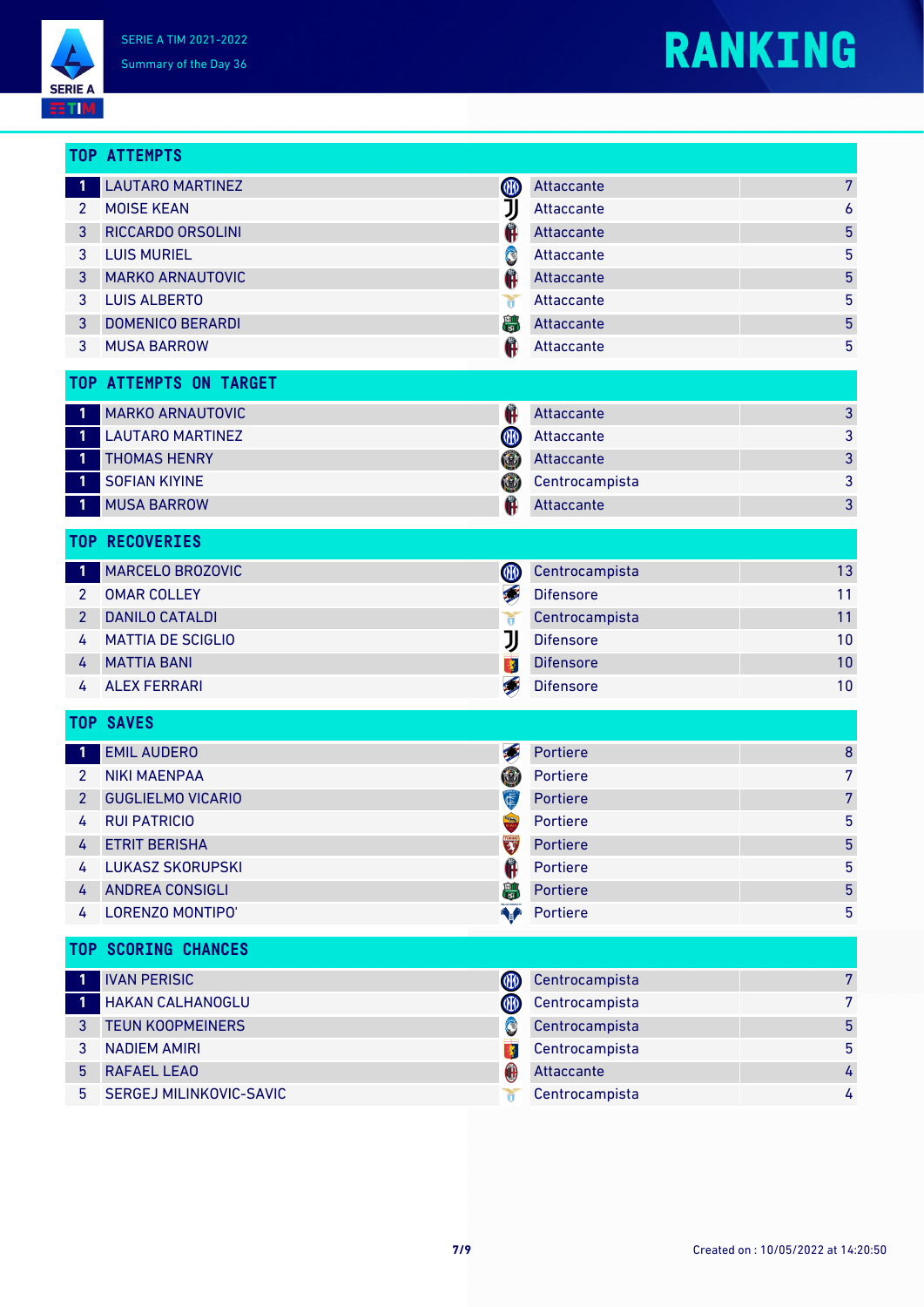# **RANKING**

|                       | <b>TOP PASSES COMPLETED</b>   |                                          |                  |                  |
|-----------------------|-------------------------------|------------------------------------------|------------------|------------------|
| 1                     | <b>GIL PATRIC</b>             | ð                                        | <b>Difensore</b> | 95               |
| $\mathbf{2}^{\prime}$ | <b>FRANCESCO ACERBI</b>       | ď                                        | <b>Difensore</b> | 91               |
| 3                     | <b>MAXIME LOPEZ</b>           | 高                                        | Centrocampista   | 79               |
| 4                     | SERGEJ MILINKOVIC-SAVIC       | Ŏ                                        | Centrocampista   | 78               |
| 4                     | MARCELO BROZOVIC              | OIO                                      | Centrocampista   | 78               |
| <b>TOP</b>            | <b>KEY PASSES</b>             |                                          |                  |                  |
| $\mathbf{1}$          | <b>IVAN PERISIC</b>           | <b>OIO</b>                               | Centrocampista   | $\overline{7}$   |
| $\mathbf{2}^{\prime}$ | <b>HAKAN CALHANOGLU</b>       | W                                        | Centrocampista   | 6                |
| 3                     | <b>TEUN KOOPMEINERS</b>       | C                                        | Centrocampista   | 5                |
| T <sub>OP</sub>       | <b>BALLS PLAYED FORWARD</b>   |                                          |                  |                  |
| $\mathbf{1}$          | NICOLO' BARELLA               | W                                        | Centrocampista   | 56               |
| $\mathbf{2}$          | MARCELO BROZOVIC              | OIO                                      | Centrocampista   | 51               |
| 3                     | <b>MILAN BADELJ</b>           | 粵                                        | Centrocampista   | 49               |
| 4                     | <b>LUIS ALBERTO</b>           | ð                                        | Attaccante       | 47               |
| 5                     | SERGEJ MILINKOVIC-SAVIC       | Ŏ                                        | Centrocampista   | 44               |
| T <sub>OP</sub>       | <b>TOUCH IN ATTACKS ZONE</b>  |                                          |                  |                  |
| 1                     | <b>IVAN PERISIC</b>           | OIO                                      | Centrocampista   | 17               |
| $\overline{2}$        | <b>LAUTARO MARTINEZ</b>       | <b>OLD</b>                               | Attaccante       | 16               |
| 3                     | <b>LUIS MURIEL</b>            | C                                        | Attaccante       | 11               |
| 3                     | <b>JOAQUIN CORREA</b>         | <b>OLD</b>                               | Attaccante       | 11               |
| 5                     | <b>FELIPE ANDERSON</b>        | ð                                        | Attaccante       | 10               |
| 5                     | <b>RAFAEL LEAO</b>            | $\boldsymbol{\textcolor{blue}{\bullet}}$ | Attaccante       | 10               |
| 5                     | <b>CIRO IMMOBILE</b>          | ð                                        | Attaccante       | 10               |
| 5                     | <b>MOISE KEAN</b>             | リ                                        | Attaccante       | 10               |
| 5                     | <b>LEONARDO PAVOLETTI</b>     | \$                                       | Attaccante       | 10               |
| 5                     | <b>MARIO PASALIC</b>          | C                                        | Centrocampista   | 10               |
|                       | <b>TOP DRIBBLING</b>          |                                          |                  |                  |
| $\mathbf 1$           | <b>MANUEL LAZZARI</b>         | ð                                        | Centrocampista   | $\boldsymbol{6}$ |
| 2 <sup>1</sup>        | <b>TOMMASO AUGELLO</b>        | $\blacklozenge$                          | <b>Difensore</b> | 4                |
| $\overline{2}$        | <b>JONATHAN IKONE'</b>        | ♦                                        | Centrocampista   | 4                |
| $\overline{2}$        | NICOLAS GONZALEZ              | ♦                                        | Attaccante       | 4                |
| 5                     | <b>LAUTARO MARTINEZ</b>       | QIO                                      | Attaccante       | 3                |
| 5                     | <b>LUIS ALBERTO</b>           | Ŏ                                        | Attaccante       | 3                |
| 5                     | <b>WILFRIED SINGO</b>         | J                                        | <b>Difensore</b> | 3                |
| 5                     | RUSLAN MALINOVSKYI            | C                                        | Centrocampista   | 3                |
| 5                     | NICOLO' BARELLA               | OIO                                      | Centrocampista   | 3                |
| 5                     | <b>GEORGIOS KYRIAKOPOULOS</b> | 刪                                        | <b>Difensore</b> | 3                |